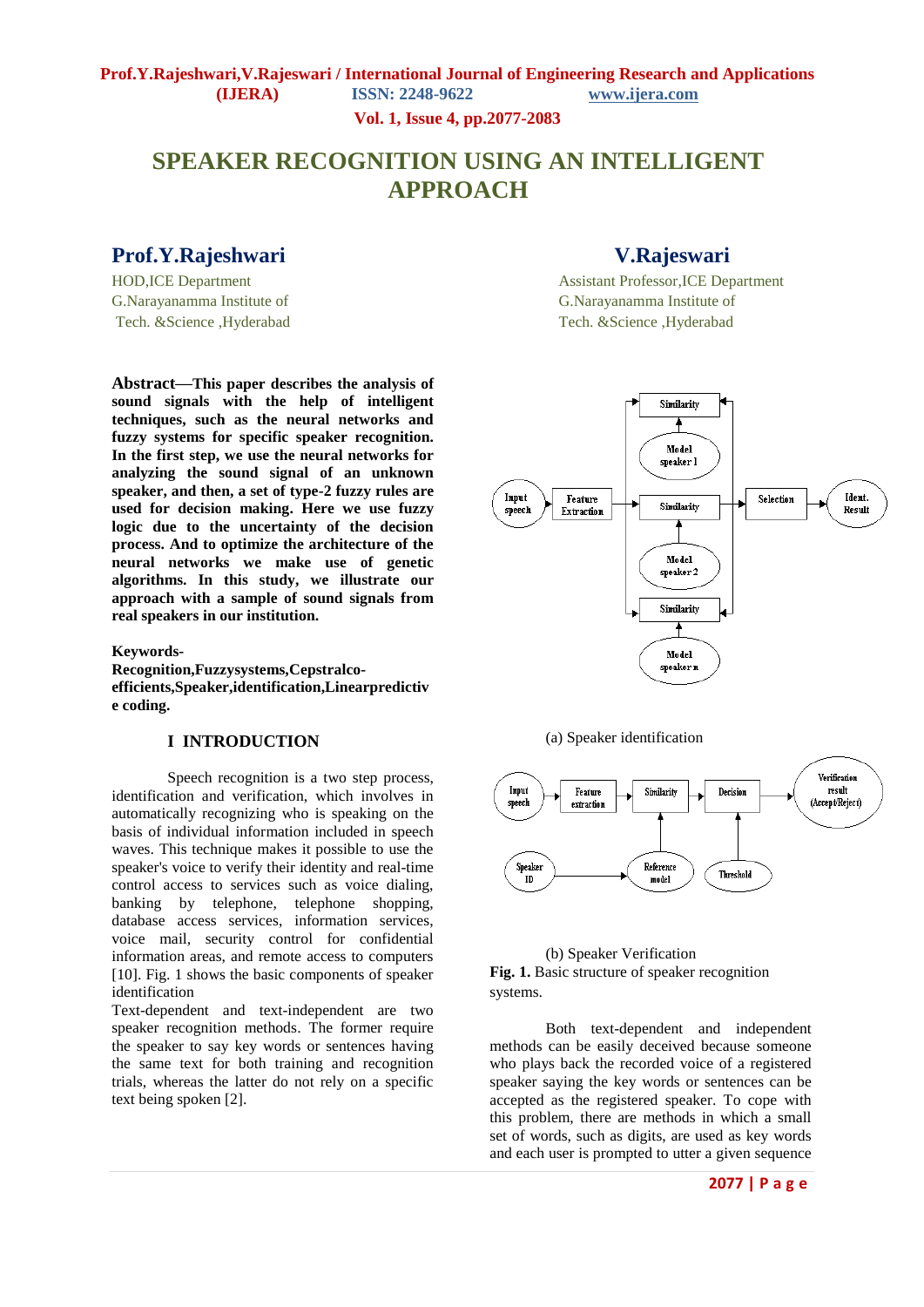# **Vol. 1, Issue 4, pp.2077-2083**

of key words that is randomly chosen every time the system is used. Yet even this method is not completely reliable, since it can be deceived with advanced electronic recording equipment that can reproduce key words in a requested order. Therefore, a text-prompted speaker recognition method has recently been proposed by [7].

# **II. TRADITIONAL METHODS FOR SPEAKER RECOGNITION**

Speaker identity is correlated with the physiological and behavioral characteristics of the speaker. These characteristics exist both in the spectral envelope (vocal tract characteristics) and in the supra-segmental features (voice source characteristics and dynamic features spanning several segments).

The most common short-term spectral measurements currently used are Linear Predictive Coding (LPC)-derived cepstral coefficients and their regression coefficients. A spectral envelope reconstructed from a truncated set of cepstral coefficients is much smoother than one reconstructed from LPC coefficients. Therefore it provides a stabler representation from one repetition to another of a particular speaker's utterances.

### **A. Normalization Techniques**

The most significant factor affecting automatic speaker recognition performance is variation in the signal characteristics from trial to trial. Variations arise from the speaker themselves, from differences in recording and transmission conditions, and from background noise. It is important for speaker recognition systems to accommodate to these variations. Two types of normalization techniques have been tried; one in the parameter domain, and the other in the distance/similarity domain.

### **B. Parameter-Domain Normalization**

Spectral equalization, the so-called blind equalization method, is a typical normalization technique effective in reducing linear channel effects and long-term spectral variation [2] for textdependent speaker recognition applications. Cepstral coefficients are averaged over the duration of an entire utterance and the averaged values subtracted from the cepstral coefficients of each frame. However, it unavoidably removes some text-dependent and speaker specific features; therefore it is inappropriate for short utterances in speaker recognition applications.

### **C. Distance/Similarity-Domain Normalization**

A normalization method for distance values using a likelihood ratio, which is defined as

the ratio of two conditional probabilities of the observed measurements of the utterance. The first probability is the likelihood of the acoustic data given the claimed identity of the speaker, and the second is the likelihood given that the speaker is an imposter. The likelihood ratio normalization approximates optimal scoring in the Bayes sense. It improves speaker separability and reduces the need for speaker-dependent or text-dependent thresholding.

### **D. Text-Dependent Speaker Recognition Methods**

Text-dependent methods are usually based on template-matching techniques. The input utterance is represented by a sequence of feature vectors, generally short-term spectral feature vectors. The time axes of the input utterance and each reference template or reference model of the registered speakers are aligned using a dynamic time warping (DTW) algorithm and the degree of similarity between them, accumulated from the beginning to the end of the utterance, is calculated.The hidden Markov model (HMM) can efficiently model statistical variation in spectral features. Therefore, HMM-based methods were introduced as extensions of the DTW-based methods, and have achieved significantly better recognition accuracies [3].

## **E. Text-Independent Speaker Recognition Methods**

One of the most successful textindependent recognition methods is based on vector quantization (VQ). In this method, VQ codebooks consisting of a small number of representative feature vectors are used as an efficient means of characterizing speaker-specific features. A speaker-specific code-book is generated by clustering the training feature vectors of each speaker. In the recognition stage, an input utterance is vector-quantized using the code-book of each reference speaker and the VQ distortion accumulated over the entire input utterance is used to make the recognition decision.

### **F. Text-Prompted Speaker Recognition Method**

In the text-prompted speaker recognition method, the recognition system prompts each user with a new key sentence every time the system is used and accepts the input utterance only when it decides that it was the registered speaker who repeated the prompted sentence. The sentence can be displayed as characters or spoken by a synthesized voice. Because the vocabulary is unlimited, prospective impostors cannot know in advance what sentence will be requested. Not only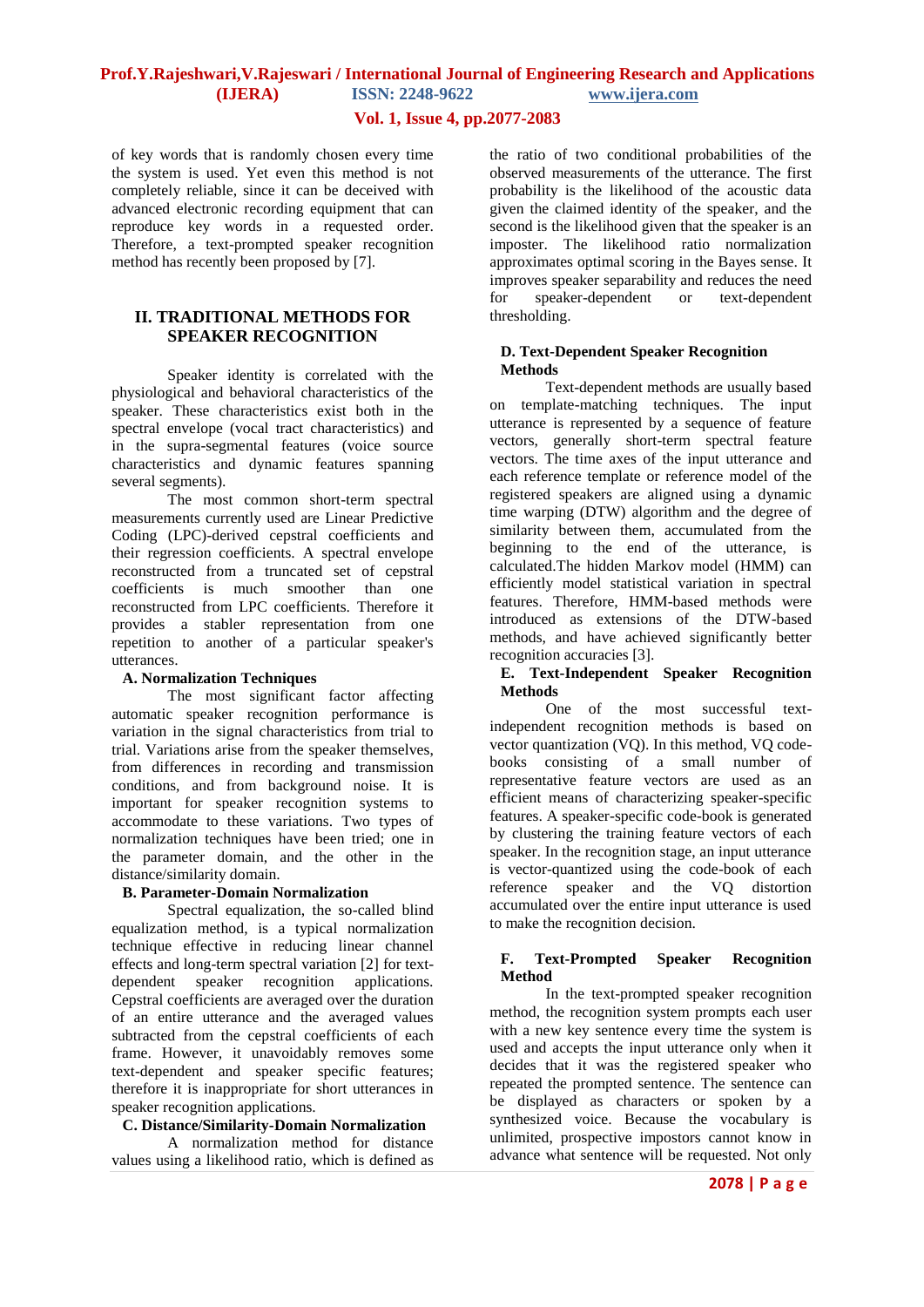# **Vol. 1, Issue 4, pp.2077-2083**

can this method accurately recognize speakers, but it can also reject utterances whose text differs from the prompted text, even if it is spoken by the registered speaker.This method is facilitated by using speaker-specific phoneme models, as basic acoustic units. The phoneme models are represented by Gaussian-mixture continuous HMMs or tied-mixture HMMs, and they are made by adapting speaker-independent phoneme models to each speaker's voice. In the recognition stage, the system concatenates the phoneme models of each registered speaker to create a sentence HMM, according to the prompted text. Then the likelihood of the input speech matching the sentence model is calculated and used for the speaker recognition decision. If the likelihood is high enough, the speaker is accepted as the claimed speaker. Although many recent advances and successes in speaker recognition have been achieved, there are still many problems for which good solutions remain to be found. Most of these problems arise from variability, including speaker-generated variability and variability in channel and recording conditions. It is very important to investigate feature parameters that are stable over time, insensitive to the variation of speaking manner, including the speaking rate and level, and robust against variations in voice quality due to causes such as voice disguise or colds. It is also important to develop a method to cope with the problem of distortion due to telephone sets and channels, and background and channel noises.

#### **G. Speaker Verification**

The speaker-specific characteristics

of speech are due to differences in physiological and behavioral aspects of the speech production system in humans. The main physiological aspect of the human speech production system is the vocal tract shape. The vocal tract modifies the spectral content of an acoustic wave as it passes through it, thereby producing speech. Hence, it is common in speaker verification systems to make use of features derived only from the vocal tract.

Using cepstral analysis, an utterance may be represented as a sequence of feature vectors. The purpose of voice modeling is to build a model that captures these variations in the extracted set of features. There are two types of models that have been used extensively in speaker verification and speech recognition systems: stochastic models and template models. However, recent work in stochastic models has demonstrated that these models are more flexible and hence allow for better modeling of the speech production process. A very popular stochastic model for modeling the speech production process is the Hidden Markov Model

(HMM).The pattern matching process involves the comparison of a given set of input feature vectors against the speaker model for the claimed identity and computing a matching score. We show in Figure 2 a schematic diagram of a typical speaker recognition system.



**Fig. 2.** Blocks diagram of a typical speaker recognition system.

### **III. NEURAL NETWORKS FOR VOICE RECOGNITION**

We used the sound signals of 20 words in Spanish as training data for a supervised feedforward neural network with one hidden layer. We show in Table 1 the results for the experiments with this type of neural network.The results of Table I are for the Resilient Backpropagation training algorithm because this was the fastest learning algorithm found in all the experiment (required only 7% of the total time in the experiments). The comparison of the time performance with other training methods is shown in Figure 6. Table.1 shows the results of feed forward neural networks for 20 words in Spanish.

| <b>Stage</b> | Time<br>(min) | Num.<br>of<br>Words | No.<br>Neuron<br>S | Words<br>Recog<br>ized. |
|--------------|---------------|---------------------|--------------------|-------------------------|
| 1a.          | 11            | 20                  | 50                 | 17                      |
| 2a.          | 04            | 20                  | 50                 | 19                      |
| 1a.          | 04            | 20                  | 70                 | 16                      |
| 2a.          | 04            | 20                  | 70                 | 16                      |
| 3a.          | 02            | 20                  | 25                 | 20                      |
| 1a.          | 04            | 20                  | 25                 | 18                      |

**2079 | P a g e**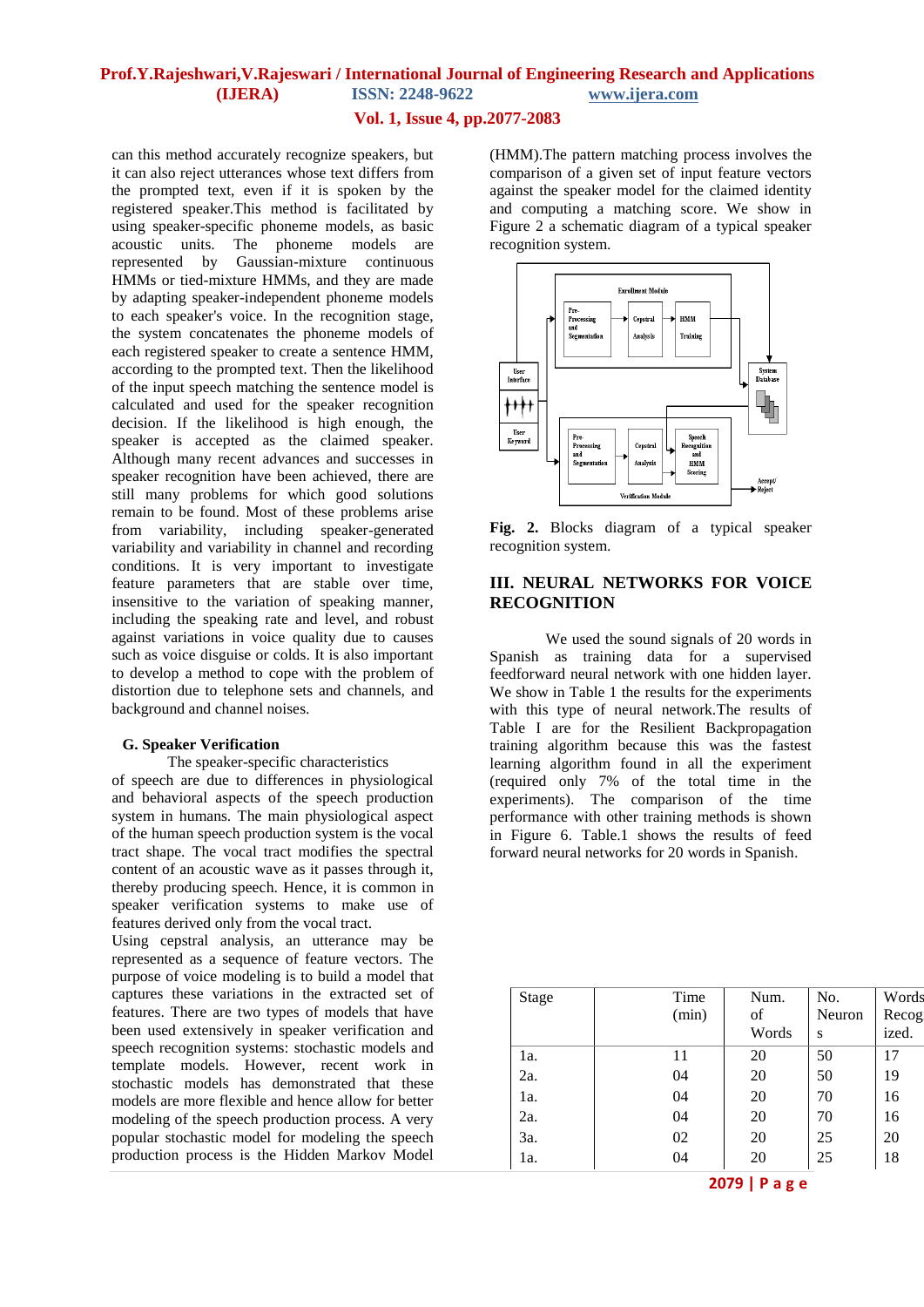| 1a.              | 03 | 20 | 50  | traingda<br>81%<br>90%                                                                           |
|------------------|----|----|-----|--------------------------------------------------------------------------------------------------|
| 2a.              | 04 | 20 | 70  | 100%<br>$\hat{u}$ bingdx<br>70%                                                                  |
| 2a.              | 04 | 20 | 50  | 90%<br>18                                                                                        |
| 1a.              | 07 | 20 | 100 | Table II. Composition of Average Recognition of                                                  |
| 2a.              | 06 | 20 | 100 | Floun Training Adgorithms.                                                                       |
| 1a.              | 09 | 20 | 50  | 10<br>50%                                                                                        |
| 1a.              | 07 | 20 | 75  | 19<br>95%<br>simulation                                                                          |
| 1a.              | 07 | 20 | 50  | We $\frac{3}{95\%}$ describe below some<br>19<br>results of our approach for speaker recognition |
| 2a.              | 06 | 20 | 50  |                                                                                                  |
| 1a.              | 29 | 20 | 50  | using neural networks. First, in Figure 7 we have                                                |
| 1a.              | 43 | 20 | 100 | the sound signal of the word "example" in Spanish                                                |
| 2a.              | 10 | 20 | 40  | Next, in Fig. 8 we have the<br>noise. $\circ$<br>with_                                           |
| 3a.              | 10 | 20 | 80  | identification of the word "example" without noise.                                              |
| 1a.              | 45 | 20 | 50  | $\psi$ also show in Fig. 9 the word "layer" in Spanish                                           |
| $2^{\mathrm{a}}$ | 30 | 20 | 50  | with noise. In $Eig$ , 10, we show the identification of                                         |
| $3a$ .           | 35 | 20 | 70  | the correct word "layer" without noise.                                                          |

# **Vol. 1, Issue 4, pp.2077-2083**



□51% traingdx

**Fig. 6.** Comparison of the time performance of several training algorithms.

We now show in Table 2 a comparison of the recognition ability achieved with the different training algorithms for the supervised neural networks. We are showing average values of experiments performed with all the training algorithms. We can appreciate from this table that the resilient backpropagation algorithm is also the most accurate method, with a 92% average recognition rate.

**Fig. 7.** Input signal of the word "example" in Spanish with noise.



| Method                      | Average<br>Recognition | Fig. 8. Indentification of the word "example". |  |  |  |  |  |
|-----------------------------|------------------------|------------------------------------------------|--|--|--|--|--|
| trainrp<br>TRAINCGF-srchcha | 92%<br>85%             |                                                |  |  |  |  |  |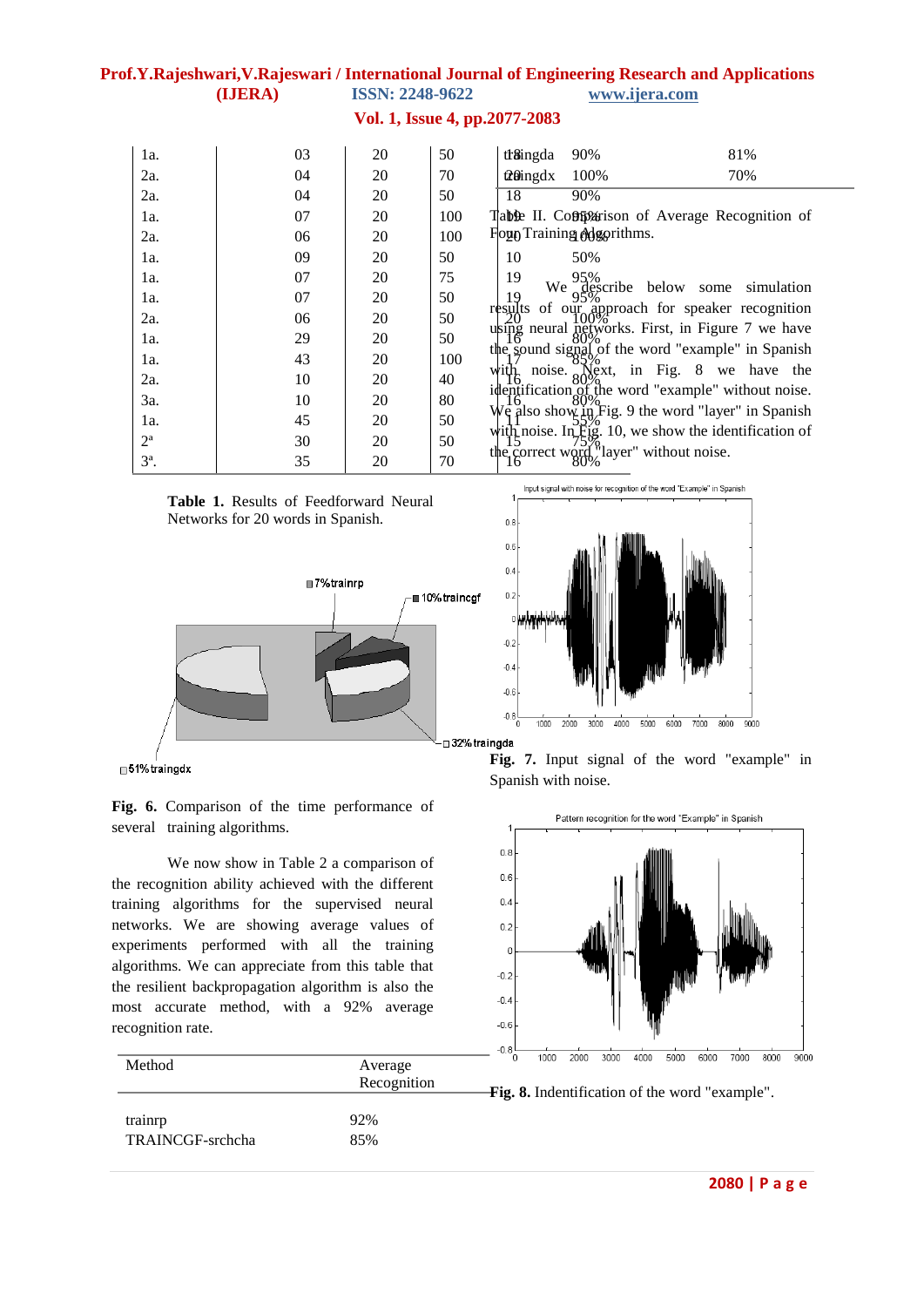# **Vol. 1, Issue 4, pp.2077-2083**



**Fig. 9.** Input signal of the word "layer" in Spanish with noise added.



Fig. 10. Identification of the word "layer".

From the figures 7 to 10 it is clear that simple monolithic neural networks can be useful in voice recognition with a small number of words. It is obvious that words even with noise added can be identified, with at least 92% recognition rate (for 20 words). Of course, for a larger set of words the recognition rate goes down and also computation time increases. For these reasons it is necessary to consider better methods for voice recognition.

# **IV. Voice Recognition with Modular Neural Networks and Type-2**

We can improve on the results obtained in the previous section by using modular neural networks because modularity enables us to divide the problem of recognition in simpler subproblems, which can be more easily solved. We also use type-2 fuzzy logic [9] [16] to model the

uncertainty in the results given by the neural networks from the same training data. We describe in this section our modular neural network approach with the use of type-2 fuzzy logic in the integration of results [1] [13].

We now show some examples to illustrate the hybrid approach. We use two modules with one neural network each in this modular architecture. Each module is trained with the same data, but results are somewhat different due to the uncertainty involved in the learning process. In all cases, we use neural networks with one hidden layer of 50 nodes and "trainrp" as learning algorithm. The difference in the results is then used to create a type-2 interval fuzzy set that represents the uncertainty in the classification of the word. The first example is of the word "example" in Spanish, which is shown in Fig. 11.



**Fig. 11.** Sound signal of the word "example" in Spanish.

Considering for now only 10 words in the training, we have that the first neural network will give the following results:  $SSE = 4.17649e-005$  (Sum of squared errors) Output = [0.0023, 0.0001, 0.0000, 0.0020, 0.0113, 0.0053, 0.0065, 0.9901, 0.0007, 0.0001]

The output can be interpreted as giving us the membership values of the given sound signal to each of the 10 different words in the database. In this case, we can appreciate that the value of 0.9901 is the membership value to the word "example", which is very close to 1. But, if we now train a second neural network with the same architecture, due to the different random inicialization of the weights, the results will be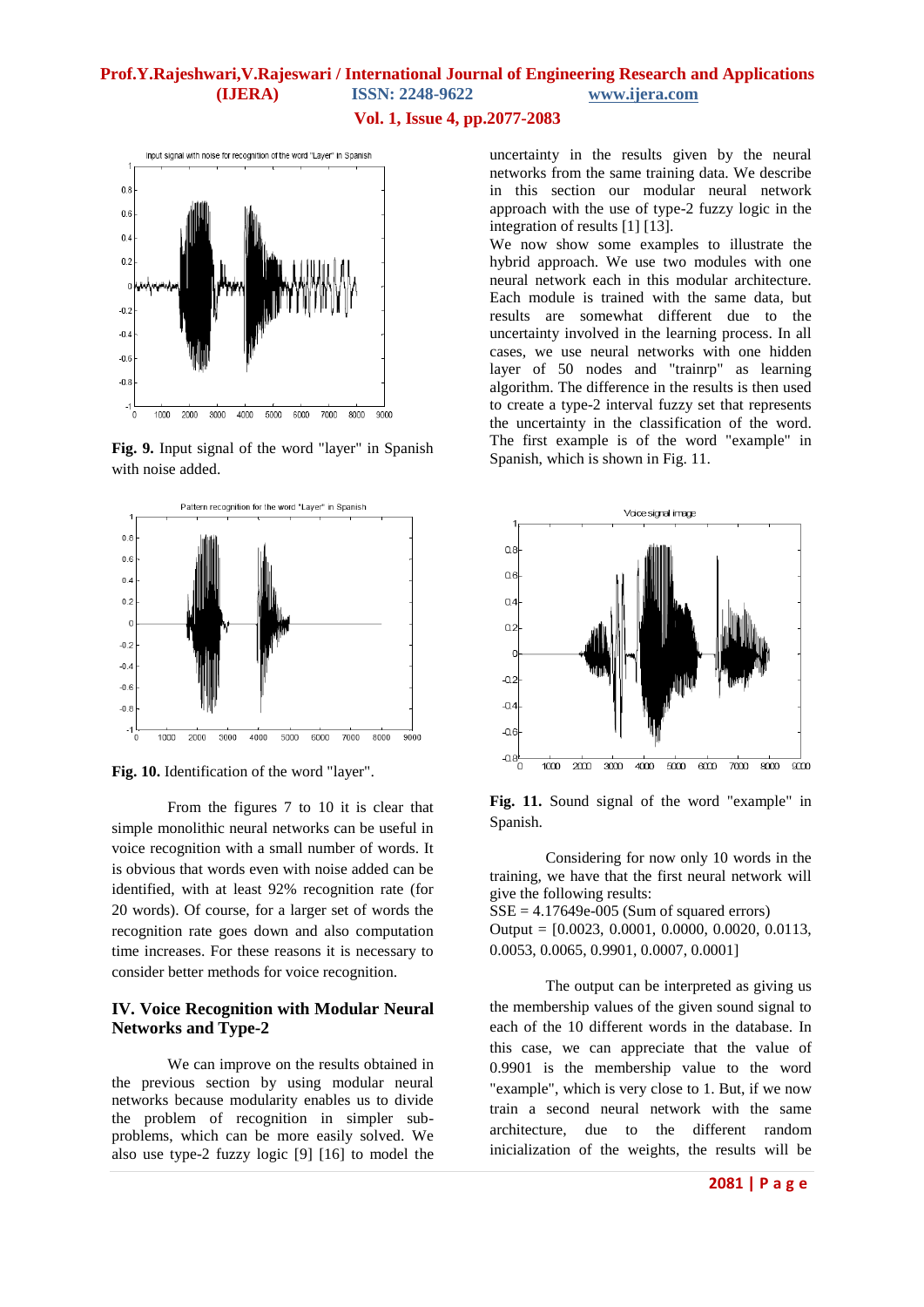**Vol. 1, Issue 4, pp.2077-2083**

different. We now give the results for the second neural network:

#### $SSE = 0.0124899$

# Output = [0.0002, 0.0041, 0.0037, 0.0013, 0.0091,

0.0009, 0.0004, 0.9821, 0.0007, 0.0007]

We can note that now the membership value to the word "example" is of 0.9821. With the two different values of membership, we can define an interval [0.9821, 0.9901], which gives us the uncertainty in membership of the input signal belonging to the word "example" in the database. We have to use centroid deffuzification to obtain a single membership value. If we now repeat the same procedure for the whole database, we obtain the results shown in Table II. In this table, we can see the results for a sample of 6 different words.

| Example        |                |        | Daisy      |                | Way |                |      |  |  |
|----------------|----------------|--------|------------|----------------|-----|----------------|------|--|--|
| M <sub>1</sub> | M <sub>2</sub> | M1     |            | M <sub>2</sub> |     | M1             | M2   |  |  |
| 0.0023         | 0.0002         | 0.0009 |            | 0.0124         |     | 0.0081         | 0.00 |  |  |
| 0.0001         | 0.0041         | 0.9957 |            | 0.9528         |     | 0.0047         | 0.02 |  |  |
| 0.0000         | 0.0037         | 0.0001 |            | 0.1141         |     | 0.0089         | 0.00 |  |  |
| 0.0020         | 0.0013         |        | 0.0080     | 0.0352         |     | 0.9797         | 0.93 |  |  |
| 0.0113         | 0.0091         | 0.0005 |            | 0.0014         |     | 0.0000         | 0.01 |  |  |
| 0.0053         | 0.0009         | 0.0035 |            | 0.0000         |     | 0.0074         | 0.00 |  |  |
| 0.0065         | 0.0004         | 0.0011 |            | 0.0001         |     | 0.0183         | 0.00 |  |  |
| 0.9901         | 0.9821         | 0.0000 |            | 0.0021         |     | 0.0001         | 0.00 |  |  |
| 0.0007         | 0.0007         |        | 0.0049     | 0.0012         |     | 0.0004         | 0.00 |  |  |
| 0.0001         | 0.0007         |        | 0.0132     | 0.0448         |     | 0.0338         | 0.00 |  |  |
| Salina         |                |        | <b>Bed</b> |                |     | Layer          |      |  |  |
| M1             | M <sub>2</sub> | M1     |            | M <sub>2</sub> |     | M <sub>1</sub> | M2   |  |  |
| 0.9894         | 0.9780         |        | 0.0028     | 0.0014         |     | 0.0009         | 0.08 |  |  |
| 0.0031         | 0.0002         |        | 0.0104     | 0.0012         |     | 0.0032         | 0.00 |  |  |
| 0.0019         | 0.0046         |        | 0.9949     | 0.9259         |     | 0.0000         | 0.00 |  |  |
| 0.0024         | 0.0007         | 0.0221 |            | 0.0043         |     | 0.0001         | 0.01 |  |  |
| 0.0001         | 0.0017         |        | 0.0003     | 0.0025         |     | 0.9820         | 0.92 |  |  |
| 0.0000         | 0.0017         | 0.0003 |            | 0.0002         |     | 0.0017         | 0.00 |  |  |
| 0.0006         | 0.0000         |        | 0.0032     | 0.0002         |     | 0.0070         | 0.00 |  |  |
| 0.0001         | 0.0024         |        | 0.0003     | 0.0004         |     | 0.0132         | 0.00 |  |  |
| 0.0067         | 0.0051         | 0.0094 |            | 0.0013         |     | 0.0003         | 0.00 |  |  |
| 0.0040         | 0.0012         | 0.0051 |            | 0.0001         |     | 0.0010         | 0.00 |  |  |

Table II. Summary of Results for the Two Modules (M1 AND M2) for a Set of Words in "SPANISH".

The same modular neural network approach was extended to the previous 20 words (mentioned in the previous section) and the recognition rate was improved to 100%, which shows the advantage of modularity and also the utilization of type-2 fuzzy logic. We also have to say that computation time was also reduced slightly due to the use of modularity.We now describe the complete modular neural network architecture (Fig.

12) for voice recognition in which we now use three neural networks in each module. Also, each module only processes a part of the word, which is divided in three parts one for each module.



Fig. 12. Complete modular neural network architecture for voice recognition.

0.0000 0.0240 genetic algorithm for optimizing the number of 0.0003 layers and nodes of the neural networks of the 0.9397 modules with very good results. The approach is  $0.0126$ ry similar to the one described in the previous 0.0002  $0.0000$  fapter. We show in Fig. 13 an example of the use  $0.00896$  a genetic algorithm for optimizing the number of 0.0010 layers and nodes of one of the neural networks in 0.000<sub>7</sub>e modular architecture. In this figure we can We have also experimented with using a appreciate the minimization of the fitness function,

 $0858$ <sup>ual</sup>  $0.00$  $<sup>35</sup>$ twork.</sup> which takes into account two objectives: sum of ed errors and the complexity of the neural



**Fig. 13.** Genetic algorithm showing the optimization of a neural network.